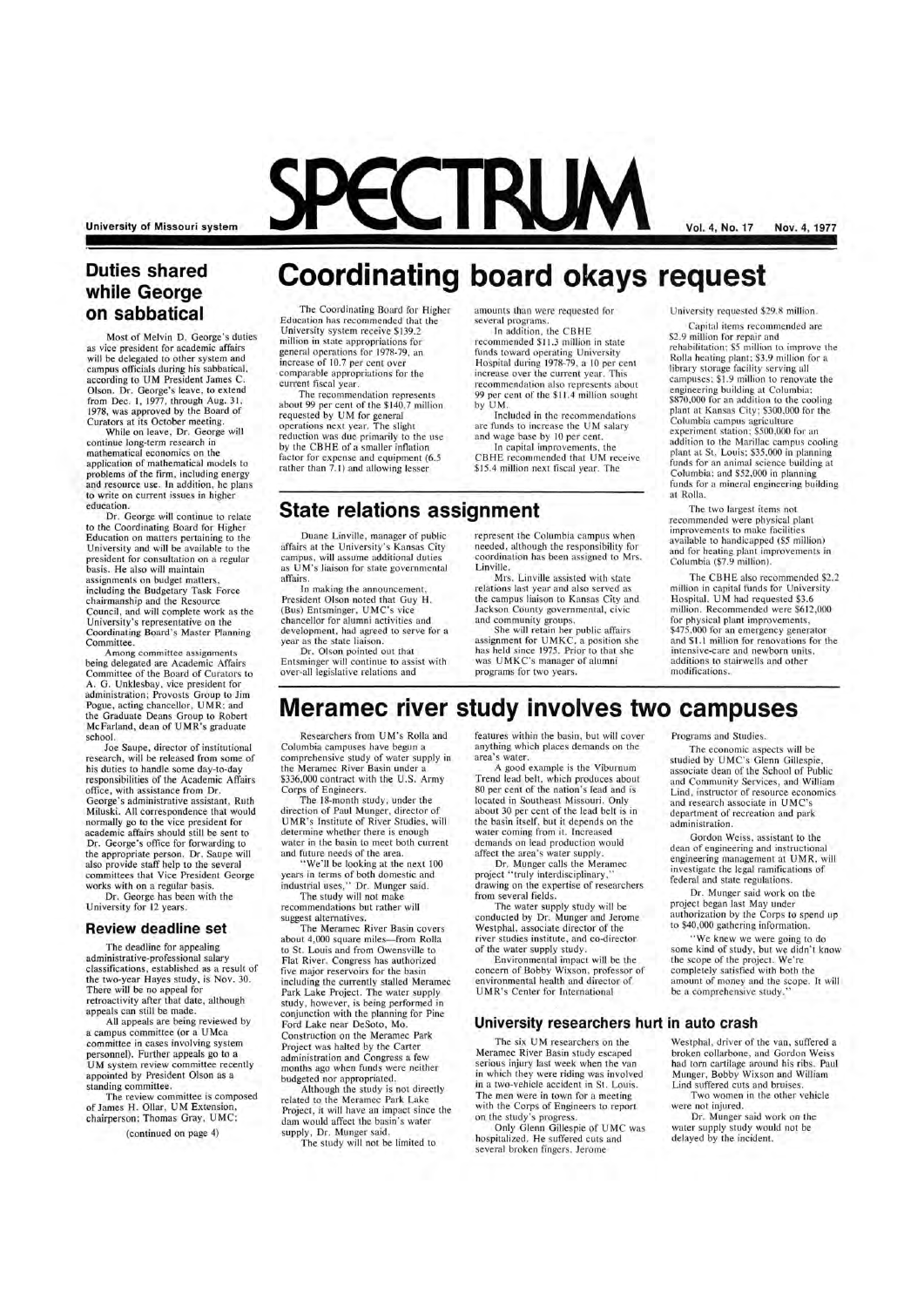# **The Pleasure of Poetry**

A few insights into the nature of poetry and the craft of the poet are provided in this question-and-answer encounter with some of the University's poets. The participants: Tom McAfee and Larry Levis, UMC; David Ray, UMKC; Eugene Warren, UMR; and Howard Schwartz, UMSL.

Why should I, an average man, work to discover what you are trying to do in your poetry?

McAfee: There's no reason you should unless you want to. For some people, "work" is "pleasure." If you derive no pleasure from studying my use of language and sharing my ways of looking at things, then it would probably be better for you to spend your time doing something that gives you pleasure. (Back to the phrasing of the question: I think everybody is too important to be "average.")

Levis: Anyone who thinks himself "an average man" is probably in for trouble of some kind. There is a poem called 'Counting the Mad'' by Donald Justice in which a protagonist of sorts calls himself "an ordinary man" and perhaps supplies, with that term, the reason for his condition, or incarceration; I don't know. I know of no one who would willingly let himself be called "an average man" except for the purposes of asking a question such as the above.<br>In fact the question, as I playfully "work to discover" its meaning here, becomes more obscure, in a vague, harmful way, than the nourishing obscurity found in most poetry, of any time.

Yet in a more unexamined way, there is some sense in the question. I suggest that the experience of poetry (and I'm certainly not the first to suggest this) has something to do with pleasure, not work. It is, I think, the pleasure of imagination in language which confronts experience, makes the experience significant in some way, and renews the available language it uses. Beyond this, there are times when a poem, read idly by someone in a doctor's office, in a waiting room, moves from the page into the person, finds his life, and makes it a little less " average" than he thought.

*No one is average Averages benefit onLy insurance companies and test-scorers. Marry number to voice:*  the child is song.

Ray: To try to hear another way of looking at the world (rather than the standard ones, usually advertisements and commercial or political messages disguised as "news" or "entertainment"). With poetry, "Feeling is First," good poetry is never faked (like commercials, with their testimonies to beauty), and it stands apart and opposed to the wearying selfishness and small-mindedness that Wordsworth described in his sonnets-

*The worLd is too much with us; late and so on* 

#### Warren:

*Getting and spending, we Lay waste our powers;* 

*Little we see in Nature that is ours; We have given our hearts away, a sordid boon!* 





## *Schwartz*

As science and technology more and more lay waste the world (a former Indian Reservation-formerly an Indian home-is now a "Nuclear Reservation," splendid euphemism, and the kind of accident scientists promised simply wouldn't happen is polluting the land, the waters with their fish, and the air; clearly such events are to be more and more common), people will rely more and more on poetry to get in touch with feelings that once were possible, when people were more in touch with a natural world, and with eternal values .. . the sort of thing people return to when they pick themselves up from science's offerings, whether they be Belsen, Dresden,



Hiroshima or Palomares. Poetry celebrates Wordsworth' exclamation:

*There was a time when meadow, grove, and stream, The earth, and every common sight, To me did seem Appareled ;11 celestial light, The glory and freshness of a dream.* 

The poet feels that history could have done without Henry Ford, but not without Plato and Shakespeare.

Scientists need to consider a possibility that Herman Hesse raised-"that 'scientific thinking' is possibly not a supreme, timeless, eternal, foreordained and unassailable mode of thought, but merely one of many, a transient way of thinking, not impervious to change and downfall."

The trouble with science is that, like some poets, it lacks humility. It is science that gave us the devastation of the world wars, and radioactivity in our milk, that has passed into the hands of idiots weapons powerful enough to destroy the earth. Science with its toys of "convenience" has laced our skies with jet-trails and highways have cut through our landscape like worms through apples. Science needs to proceed with caution, but its gurus like Herman Kahn speak glibly of creating a Doomsday Machine. Quite simply, if things don't go the way they want, they 'll blow up the world. Most people admire them for such dedication.

Actually, the scientist and the poet are similar in that they are both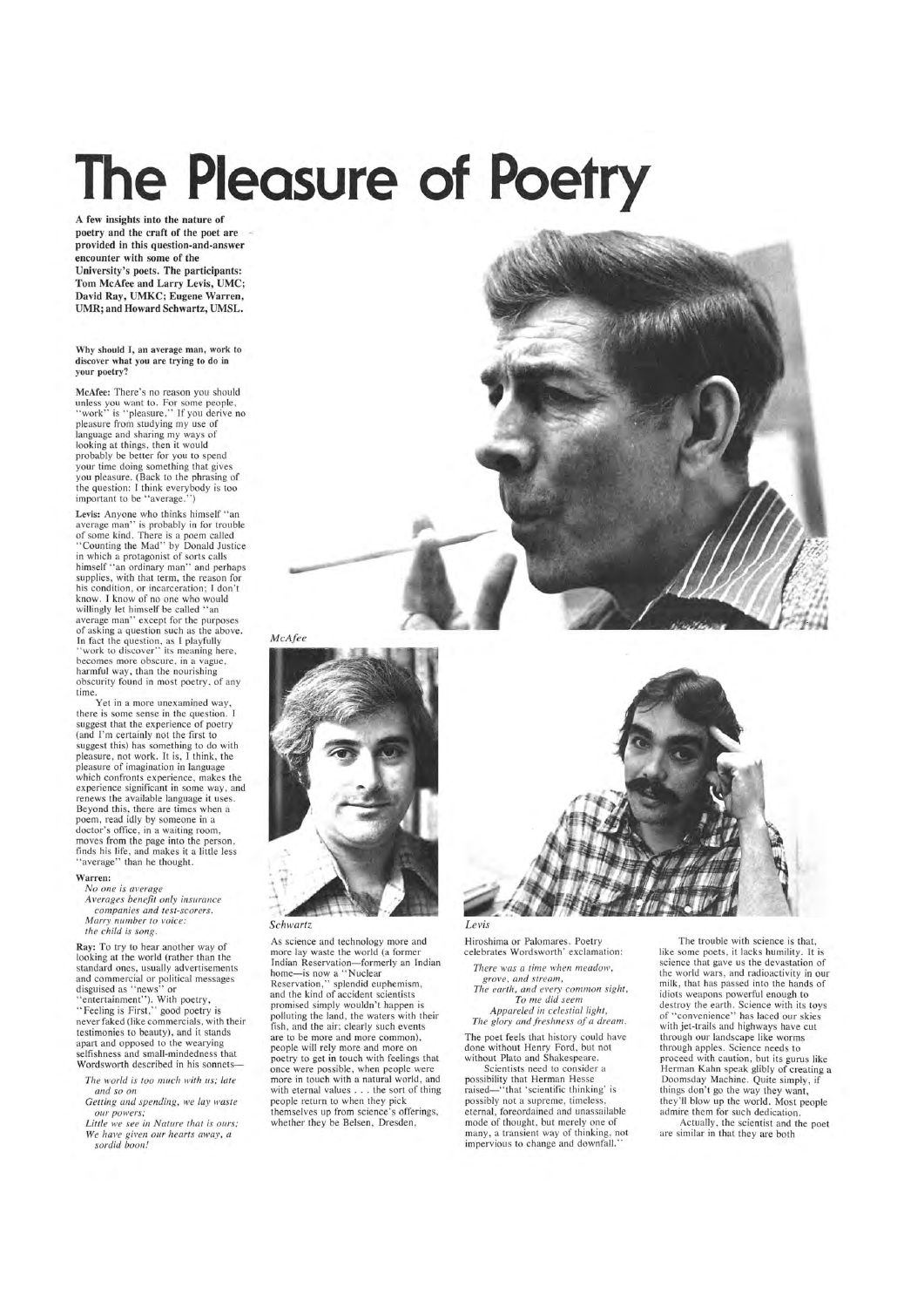dedicated obsessively to creation-to creating new forms. And this Frankenstein element-the runaway-is also a problem with poets. But if that happens with a poet it is an emotional runaway and it is the poet who is destroyed-witness Sylvia Plath, Hart Crane, John Berryman or Anne Sexton. If the scientist makes a mistake , or his creation does, it is the world that takes the consequence. If the technology that we have today had been extant in 1940 we would not be here. And yet we have done nothing, really nothing, to prevent a fatal replay of those events.

Levis: If physics, at some level, is intuitive, then poetry, the associative processes necessary to the imagination , can agree with a physicist and perhaps help him. I know nothing about physics, but if, at some moments, a researcher has to follow a certain qualified hunch, he behaves like a poet, and vice versa.

#### I am a physicist. Can your poetry teach me anything?

Ray: Yes, to be more human and to consider the effects on people of technology. It is doubtful that many poets man computerized bombers or shoot people in ditches or create Frankenstein in labs. Mark Shelley saw that Frankenstein monster possibility in science-it is always there-the possibility of one's creations running away. Thoreau used the same image-the man with the plow. When the plow pulls the man or pushes him science has run away, has gotten out of control. How very common is the image of a farmer being killed by his toppling tractor. This is the inherent possibility of science. Individuals are "hoisted on their own petards" every day, when mechanical creations turn on them. Radioactivity has given us a permanent and deadly bolero in the winds, and a boomerang to go with the dance

McAfee: Possibly. Maybe subtleties of language. Maybe even new ways of looking at the universe—starting with the ordinary street outside your door. (J don't think the street is ordinary.)

Warren: (1) James Joyce invented quarks. (2) Imagination is anti-entropic. (3) Poets also have charm and strangeness. (4) Don't you ever get tired of being taught?

> McAfee: If they're good, they do say exactly what they mean. Often, "how" they say a thing is what they say. The subject may be the expression.

The Nuremberg tribunals established the principle that one should at all times be cognizant of and responsible to the effects of one 's actions, whether a scientist (as many Nazis were), a politician or a solider. E. E. Cummings captured the irony of soul-less decisions made without regard to consequences (and without heeding the words of master philosophers) when he wrote of scrap returning to us in the form of weapons after we sold it to Japan in the '30s. Today we are still busy selling arms all over the world , standing back and pretending to be immune to and unaware of the consequences.

Schwartz: Why don't physicists say exactly what they mean? Or mathematicians, or Russian teachers? You say that they do, and I say that so do poets say *exactly* what they mean, as closely as they can. And what they mean to say is what they feel. Poetry is primarily a language of feeling; the poet starts with an emotion and tries to recreate that emotion through images that evoke those feelings. These images are the alphabet of the poetic language. The difficulty readers have is that they expect to understand this language at once, since it resembles English, but in fact it is another language that they must first learn. It is not all that difficult; it is simply a matter of learning how to turn off the inevitable intellectual response to the portrait the poet is painting, in order to let the emotional response emerge. Would you ask a painter, why don't you paint exactly what you mean? It is easier to

#### Shouldn't a poet try to write for as large an audience as possible?

Here, for example, is a poem by Hart Crane called "Garden Abstract." We all know the story of Eve and the apple in the Garden of Eden, but to make that old story come to life Crane has created this word painting in which Eve's lust for the apple becomes so intense that "she comes to dream herself the tree":

Levis: No. Probably there is no reliable measuring device for the coherence in any modern culture. One of our recent, shared cliches is that our culture *has* no coherence. Whether this notion has been dismayingly ousted by McLuhan or not is difficult to assess. And is McLuhan made more joyful by his ideas? I think not.

 $Of$  *branch on branch above her, blurs the eyes. She is prisoner of the tree and its* 



*Drowning the fever of her hands in sunlight.* 

*She has no memory, nor fear, nor hope* 

I write for about 10 people I know and trust, people who offer good criticism of what I'm writing. If I were ever to read to a large audience, I would hope that my poetry would please these ten people, and that I would have their respect. If not, I'd be ashamed.

Think of the people who sometimes command, and write for, as large an audience as possible: Nixon, Billy Graham, the Carpenters. Imagine being them for a moment and I think you will see what I mean.

#### Why would a poet want his work to be "mysterious"?

Warren: Yes, as possible.

Ray: He does. But he is shut out of most media because he is peddling the antidote, which sells for less.

#### Why don't poets say exactly what they mean?

Levis: They do. When Raphael Alberti compares his early experience of school to "The suicides of isoceles triangles" I believe he is saying exactly what he means. What he means to convey is the quality of the experience. It is only by means of this imagery that the quality can be stated, *clarified.* If Alberti had to state it more simply, his art would be censored, and the poetry would disappear.

Warren: This reply means exactly what it says.

Another word on this scientist theme-it was the greatest of scientists, Einstein, who at the end was most depressed about where science was heading. He said, when confronted with the fact of the Hiroshima bombing (he was walking along the beach when a boy came up and told him), something like 'Ach, this is terrible, because we have changed everything but ourselves.

And I said it, in a little poem called "In Chicago":

comprehend that paintings aren't supposed to have an intellectual level. or if they do it is secondary. Who needs an intellectual painter? We want to be caught up in the beauty of the painting, and this is the same effect we should seek out from a poem, which is a word painting.

*The apple on its bough is her desire-Shining sllspension, mimic of the sun.* 

*The bough has caught her breath up , and her voice,* 

*Dumbly articulate in the slant and rise* 

*green fingers.* 

*And so she comes to dream herself the tree,* 

*The wind possessing her, weaving her young veins,* 

*Holding her to the sky and its quick blue,* 

*Beyond the grass and shadows at her feet.* 

Ray: The poet is not ... as devious as the politician. He merely lives metaphor, which is inherently indirect, a way of talking about one thing while meaning another, as a more vivid truth than ordinary reality. If I say that Kansas is turning into the insides of an old rusty tractor, that metaphor communicates more to me than an essay about the junky consequences of too many new highways, wanton destruction of the charms of the past, etc. Besides, a poet couldn't stop a state legislator from making highway appropriations any more than he could stop a scientist from making bombs.

McAfee: Because nearly all of us love mystery. Mystery gives us a chance to use our imaginations. Unless we



become lazy, we're usually happy to take advantage of the chance. When we 're satisfied with the way things are and the way we think they 'll remain, we rule out mystery. We 're content with cliches.

Levis: I don 't know. Sometimes the lives of poets, contrary to public opinion, are very uneventful. Many poets keep them this way so that they will not become "characters" in real life; fictions. They do this, I feel, in order to write poems. Therefore they have to imagine all sorts of things.

Warren: "We can know more than we can tell." (Michael Polanyi, *The Tacit Dimension)* 

Ray: Got me. I think he doesn't really want to be mysterious (he risks more , in fact, than most people, by trying to be honest at all times), but is by necessity if he acknowledges the true complexity of experience. To take the mystery *Ollt of* the everyday is not really accurate, it is merely a convenience of most operations. The realtor says "I will speak of the world now as if it were only composed of land values." The physicist says "I will speak of the world that we all know is merely molecules," etc. Any news report is more mysterious than a poem, for it has taken more of the complexity out. The poem speaks to that complexity, and adds grief, which a news commentator seldom does. 'Three teen-agers were killed in a convertible that turned over last night. It was a Ford. So what?' That is news. The poet could never do that. He cares. And that is his pain. The world punishes us for caring. It is an attitude that makes people uncomfortable , and one of the tenets of our lives today is not to permit anything to make us uncomfortable.

We should currently be on a crash program to change what is wrong in man, for we have witnessed (and even have fine, reliable videos in our warm war museums) what man is capable of We have upgraded the weapons and done nothing to change man himself. And yet no one really endorses that approach. Man is accepted as if he were indeed godlike, needing no remaking, no changing. As a group, that is our fatal error, the arrogance that makes for tragedy. Cummings said it too:

*A world of made*  is *not a world of born-pity poor flesh and trees, poor stars and stones, but never* 

*this fine specimen of hypermagical ultraomnipotence .* 

*Walking along behind him in Chicago I notice that the Father of the H Bomb has dandruff.* 

Most people haven't noticed!